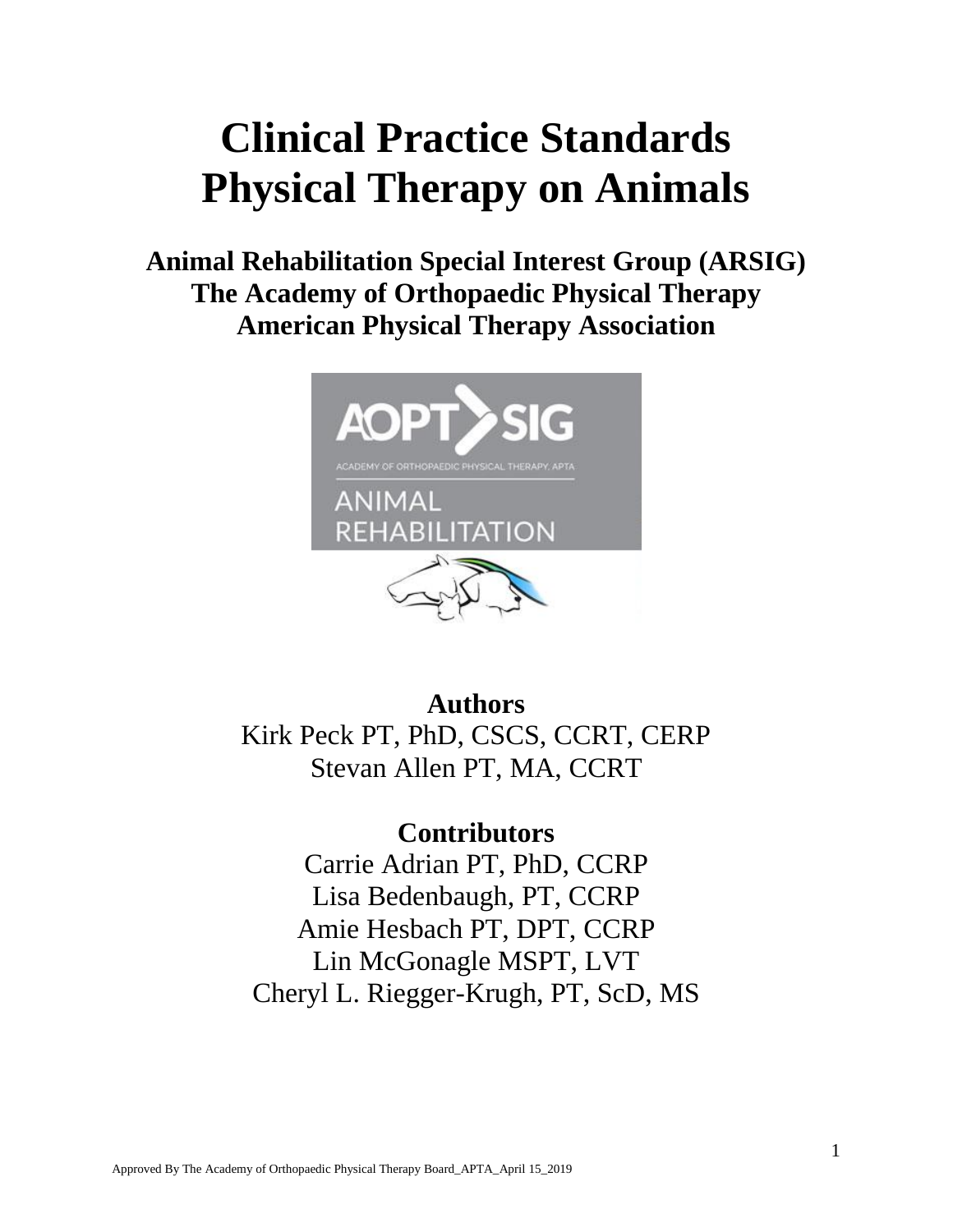### **Animal Rehabilitation Clinical Practice Standards**

A comprehensive practice analysis (PA) was conducted in 2016 by the Animal Rehabilitation Special Interest Group (ARSIG) of the Academy of Orthopaedic Physical Therapy, APTA. The purpose of the PA was to identify essential post entry-level physical therapy education core clinical competencies for the practice of physical therapy on animals. The Standards in this document result from the current PA now serve as an outline for a foundational description of animal practice, and to formally establish animal rehabilitation as a unique specialization within the profession of physical therapy.

The outline of clinical competencies for animal practice are based on a statistical analysis of data obtained from licensed PTs and PTAs residing in the United States. Data were collected from a nationally distributed PA survey that was developed by members of the ARSIG; an organization recognized by the Academy of Orthopaedic Physical Therapy, American Physical Therapy Association.

The Practice Standards are categorized into six primary areas of clinical care as noted below. Three-hundred and twenty-two (322) individual practice competencies describing forty-four (44) subcategories are represented in the Standards. Of the 322 practice competencies, 289 (89.8%) were found to be statistically significant and therefore comprise the outline of *"essential educational competencies"* for the practice of animal physical therapy.

Practice competencies that failed to achieve statistical significance as part of the PA are included in this document and highlighted in italics under respective categories. *It should be noted that although some items in the PA lacked statistical significance they may still be valued aspects of animal rehabilitation by practitioners in clinical practice.* 

#### **Six Categories of Animal Practice Competencies:**

- I. Foundational Knowledge of Animal Rehabilitation
- II. Patient/Client Management Model
- III. Interventions and Procedures
- IV. Equine Specific Competencies
- V. Clinical Reasoning
- VI. Professionalism

The Clinical Practice Standards may be of benefit to professional stakeholders such as the American Physical Therapy Association, the World Confederation of Physical Therapy, the Federation of State Boards in Physical Therapy, the Commission on Accreditation in Physical Therapy Education, state and federal governments, research funding agencies, licensed physical therapists, other health professions, and the general public. The Standards also provide an initial foundation for developing a formally recognized educational credential or degree granting program in animal physical therapy.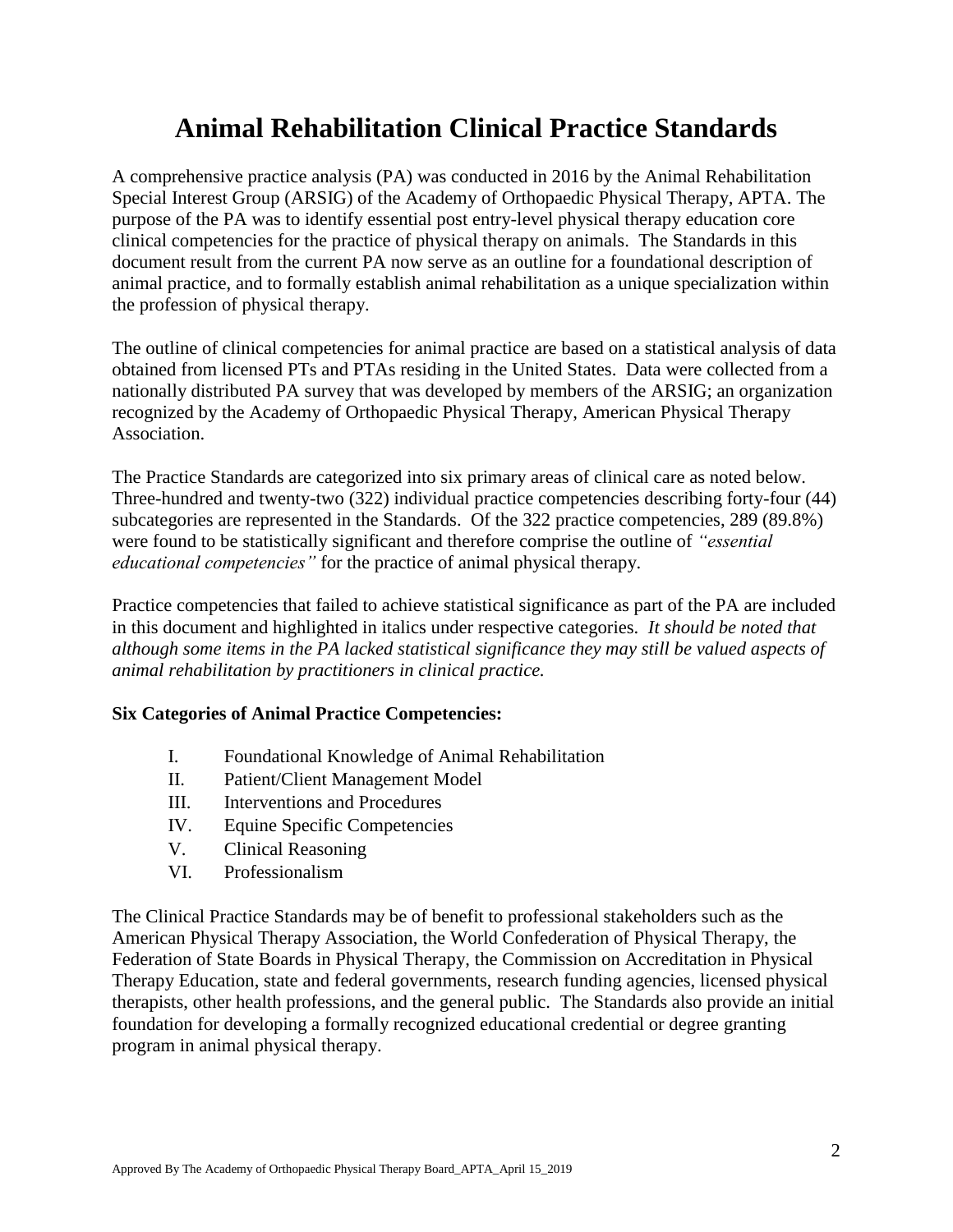# **STANDARDS OF PRACTICE**

# **Part I- Foundational Knowledge of Animal Rehabilitation**

#### **Foundational Sciences**

#### **1.1 Anatomy and Physiology (species specific)**

- A) Veterinary/medical terminology
- B) Skeletal anatomy and physiology
- C) Histology/Pathology
- D) Muscular anatomy and physiology
- E) Joint structure and function
- F) Normal stages of growth and development (e.g. 0-24 months of growth)
- G) Neurology
- H) Integumentary system
- I) Cardiovascular system (including lymphatic system)
- J) Pulmonary system
- K) Hematopoietic system
- L) Endocrine system (including hormonal influences)

*Not statistically significant:* 

• Hepatic and biliary systems

#### **1.2 Veterinary Science: Conditions and Procedures**

- A) Normal laboratory values
- B) Neurologic
- C) Orthopedic
- D) Surgical procedures, techniques, and precautions
- E) Developmental or Congenital disorders
- F) Metabolic disorders
- G) Sport-specific injuries
- H) Red flags (knowledge regarding when to refer to a Veterinarian)

I) Parasitology

- J) Zoonosis/infectious disease medicine (e.g. MRSA, MRSP, Kennel Cough)
- K) Vaccination protocols

*Not statistically significant:* 

- Urine Samples
- Fecal samples

#### **1.3 Biomechanics**

- A) Gait Analysis
- B) Conformational observation/assessment between and within breeds
- C) Therapeutic exercise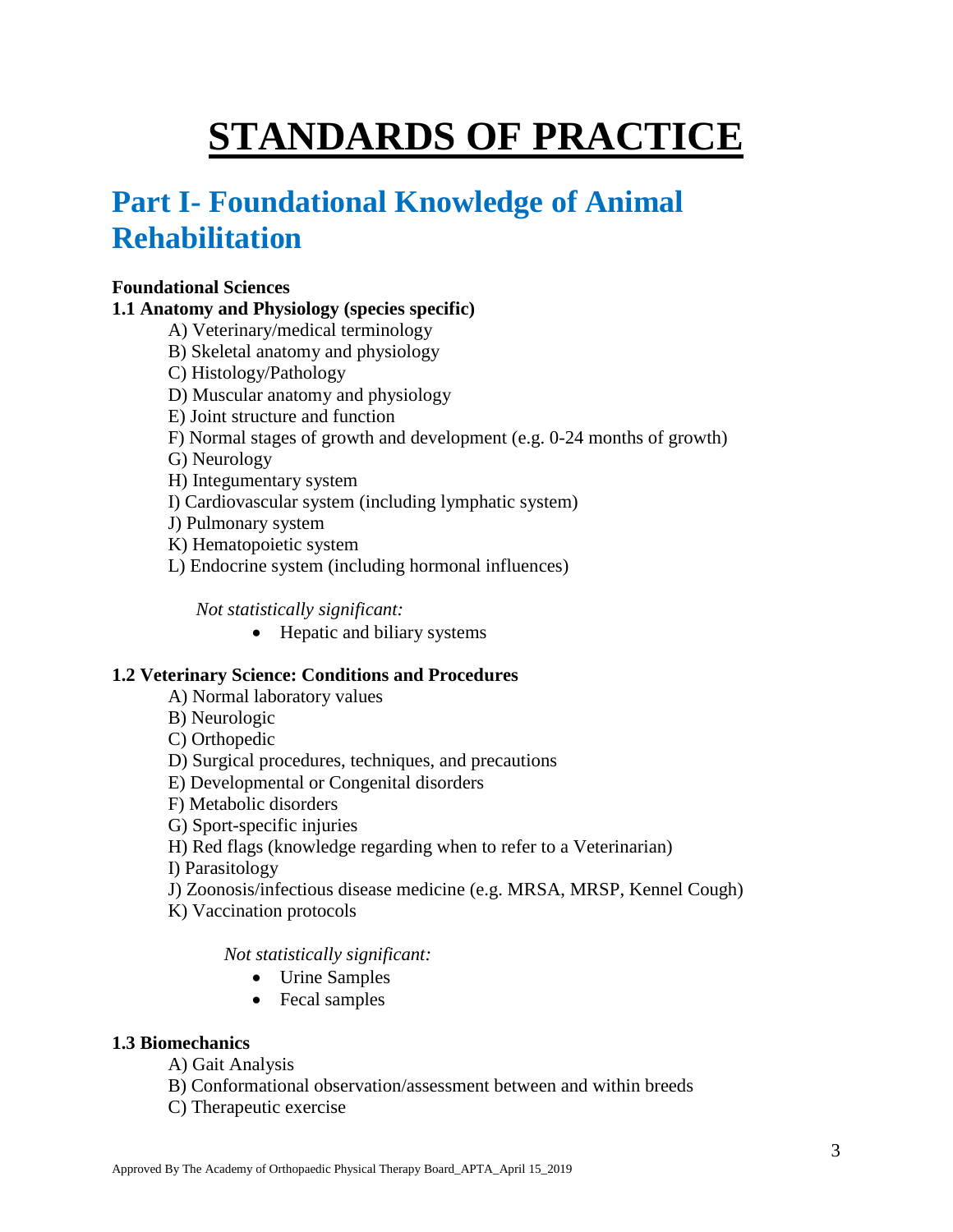- D) Functional activities
- E) Job-specific tasks
- F) Sport specific tasks
- G) Pathokinesiology

#### **1.4 Exercise Physiology**

- A) Activity tolerance
- B) Physiologic monitoring of normal vital signs (heart rate, blood pressure, respiration)
- C) Responses of vital signs to exercise (normal and pathologic)
- D) Conditional and training interventions to improve cardiopulmonary function

#### **1.5 Nutrition (In collaboration with a veterinarian)**

- A) Knowledge of processed diets
- B) Knowledge of raw diets
- C) Application of veterinary prescribed diet specific recommendations for activity level
- D) Knowledge of normal/ideal body composition scores
- E) Application of veterinary prescribed weight management programs
- F) Application of calorie calculations /knowledge of caloric intake

#### **1.6 Diagnostic Imaging / Procedures**

(Performed by a veterinarian: results obtained verbally or from medical records)

#### **1.6.1 Imaging procedures**

- A) Plain Film Radiography
- B) Diagnostic Ultrasound
- C) Magnetic Resonance Imaging (MRI)
- D) Computerized Tomography (CT Scan)

#### *Not statistically significant:*

- Flouroscopy
- Bone Scan
- Positron Emission Tomography (PET scan)

#### **1.6.2 Cardiopulmonary functional tests**

- A) Echo
- B) Ultrasound
- C) EKG

#### **1.7 Handling, Restraint, Biomechanics and Safety**

- A) Apply basic animal handling and restraint techniques
- B) Utilize correct body mechanics and safety of self when handling animals
- C) Demonstrate proper fur, hair, grooming and clipping in preparation for treatment
- D) Educate client in safe and proper animal handling and restraint techniques
- E) Proper positioning and handling of animals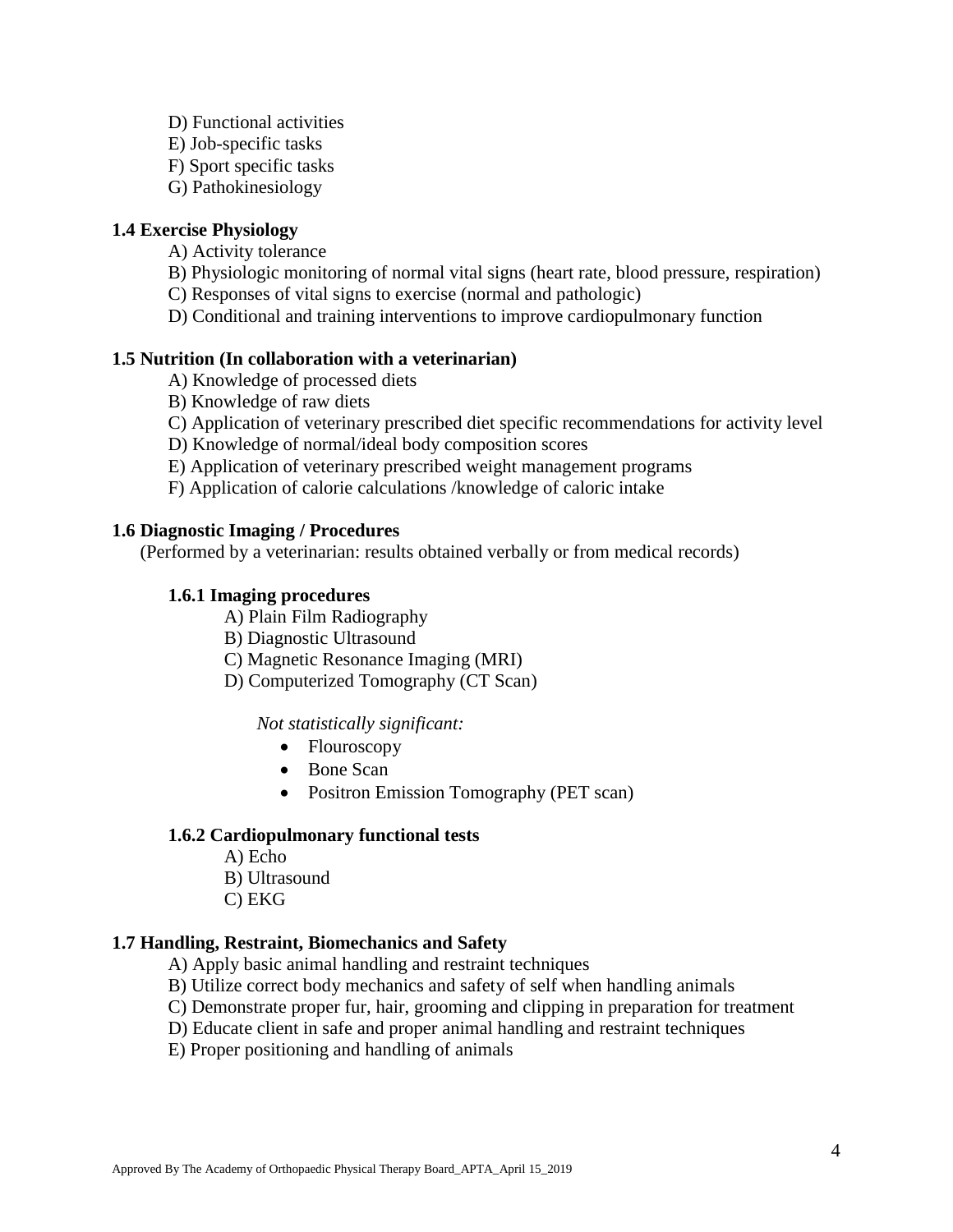#### **2.0 Behavioral Sciences**

- A) Recognize normal animal behavior
- B) Recognize abnormal animal behavior
- C) Recognize factors/triggers that impact animal behavior positively or negatively
- D) Identify clinical response to pain during animal care and treatment
- E) Identify client/owner capacity for compliance with animal rehab program

#### **2.1 Professional Communication**

- A) Demonstrates written and oral communication with referring veterinarians
- B) Demonstrates written and oral communication with other PT colleagues
- C) Client /owner education on animal pain management
- D) Client/owner education on home exercise programs (HEP)
- E) Support of client/owner during end of life decision making
- F) Demonstrate professional behaviors in all interactions with veterinarians, patients, caregivers, other health care providers, students, payers, policymakers, and consumers.
- G) Demonstrate active listening and empathy with all clients during examination, intervention, and when providing education/ instruction for animal care.
- H) Demonstrates appropriate ethnic and cultural sensitivity when communicating with clients, family members, and professional colleagues.

#### **2.2 Critical Inquiry: Evidence Based Practice**

- A) Implementation of appropriate search strategies, and interpretation of results based on findings from authors.
- B) Appraisal of research findings specific for animal rehabilitation
- C) Application of research findings to clinical practice
- E) Dissemination of research findings to other professionals
- F) Use of evidence to support interventions in animal rehab

*Not statistically significant:* 

Assessment of research design and methods, including statistical concepts

### **Part II- Patient/ Client Management Model**

#### **3.0 Examination**

History: Reason for consultation and/or care:

- A) History of injury, illness, or surgical procedure(s)
- B) Animal specific job/activity (sport, police, pet)
- C) Current and prior level of activity
- D) Home environment
- E) Laboratory values (Acquired from medical record or referral)
- F) Medical imaging (Acquired from medical record or referral)
- G) Medications (Acquired from medical record or referral)
- H) Current treatments by other practitioners (e.g. complementary and alternative care)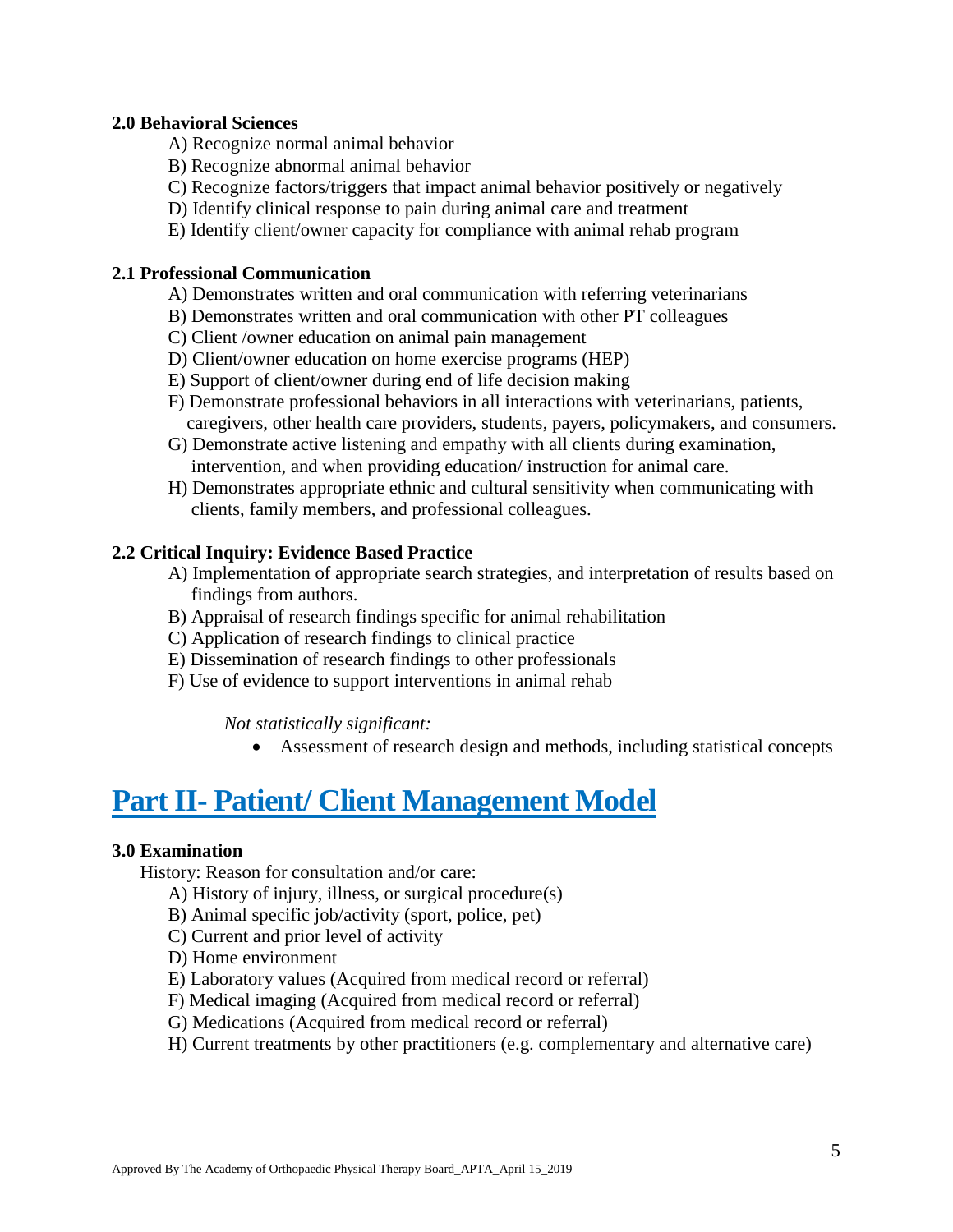#### **3.1 Test and Measures: e.g. for the animal client**

A) Behavioral/mental status

- B) Postural/conformational analysis
- C) Pain assessment

D) Vital signs

E) Gait analysis – Observational Only

F) Lameness scale

G) Ataxia Scale

H) Functional mobility assessment

I) Palpation (symmetry, muscle tone, bony landmarks, musculature)

J) Strength

K) Range of motion (active and passive)

L) Joint accessory motion testing (peripheral and spinal)

M) Goniometry

N) Girth (as an indirect) assessment of atrophy

- O) Girth (as an indirect) assessment of edema/effusion
- P) Orthotic/prosthetic assessment
- Q) Motor control

R) Balance

S) Coordination

T) Assessment of skin integrity/ nails/ hooves/ or any wounds

*Not statistically significant:* 

Gait analysis –

- Kinematic (phases of gait, joint motion)
- Kinetic (force plates)

#### **3.2 Special Tests**

Orthopaedic

- A) Cranial drawer/ Tibial Thrust
- B) Medial Shoulder Instability Test (MSI)
- C) Dermatomes
- D) Biceps tendonitis/retraction test
- E) Rib springing
- F) Cranial nerves
- G) McMurray test for meniscal injury
- H) Ortolani for hip laxity
- I) Patellar Luxation
- J) SIJ special tests
- K) Upper and lower limb tension tests
- L) 1st rib test
- M) Cervical Spine special tests (e.g. Alar ligament, Dens fracture)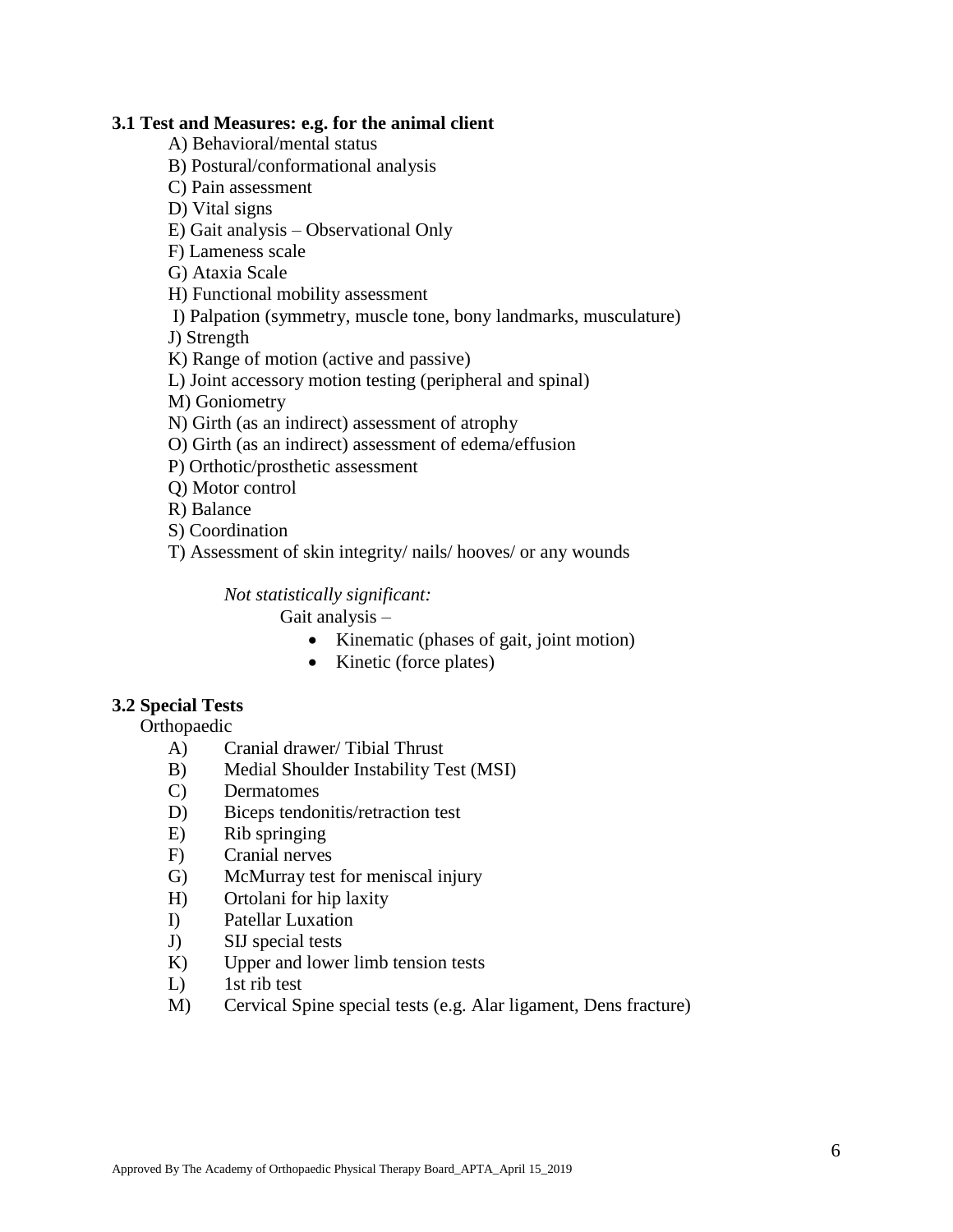#### **3.3 Neurologic Testing**

- A) Cranial nerve testing
- B) Peripheral nerve testing
- C) Postural reflexes
- D) Spasticity, Tone, Abnormal neurological movement. Hyperactivity, bradykinesia, or other abnormal movement
- E) Vestibular (Epley/Dix-Hallpike maneuver)

*Content to consider:* 

- $\triangleright$  These two bullets were not specifically addressed on the PA survey.
	- Deep tendon reflexes, conscious proprioception, sensory testing, deep pain, panniculus response (most important for spine & UMN disease progression with terminal outcome), withdraw, hopping.
	- Iliopsoas evaluation under Special Tests

#### **4.0 Data Interpretation**

A) Identify red flags that require referral (determine appropriate referral)

B) Interpret data from examination

- C) Correlate history and examination findings
- D) Analyze data for hypothesis development
- E) Develop, verify, and refine working hypothesis
- F) Plan and modify examination procedures
- G) Identify primary problems & strengths for plan of care
- H) Select outcome measures to assess progress
- I) Perform re-evaluation
- J) Assess patient status changes
- K) Modify treatment techniques and procedures
- L) Assess functional outcomes relating to treatment
- M) Assess client (animal owner) adherence & ability to perform home exercise program
- N) Determine need for future intervention
- O) Design plan for future follow-up care
- P) Maintain safety of applied interventions
- Q) Educate to reduce risk of injury (and recurrence) to:
	- 1. Patient
	- 2. Client (animal owner)
	- 3. Support staff

R) Serve as a coordinator and case manager in rehabilitation of patient

*Not statistically significant:* 

• Rider (equine specific)

#### **4.1 Determine a Neuromusculoskeletal Diagnosis**

- A) Utilize clinical problem solving skills to determine diagnosis for rehab
- B) Evaluate and consolidate history, examination, and evaluation information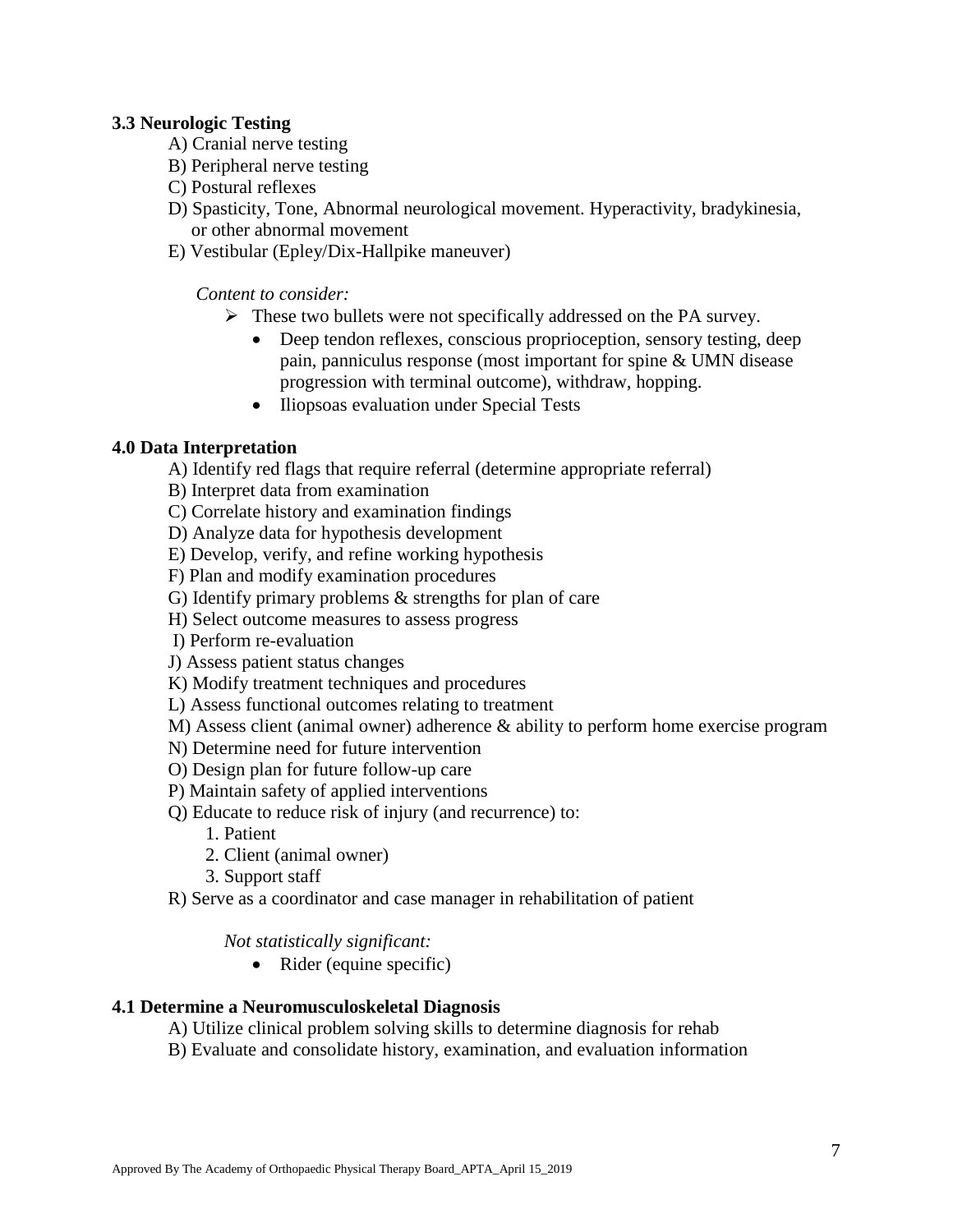#### **4.2 Determine Prognosis**

- A) Determine prognosis
- B) Communicate prognosis to client (i.e. animal owner)
- C) Communicate prognosis to DVM
- D) Communicate prognosis to other professionals involved in patient's care

#### **4.3 Plan of Care**

- A) Develop plan of care/intervention
	- 1. Develop short and long term goals
	- 2. Interventions to be used
	- 3. Duration and frequency of services
	- 4. Establish outcome measures to assess treatment response
	- 5. Anticipated discharge
- B) Appropriately delegate to and supervise support personnel
- C) Refer to other professionals if necessary

## **Part III- Interventions and Procedures**

#### **5.0 Interventions**

#### **A) Manual Therapy: Soft Tissue & Joint**

- 1. Stretching
- 2. Soft tissue mobilization
- 3. Therapeutic Massage
- 4. Peripheral Joint mobilization
- 5. Spinal mobilization
- 6. Neuro-facilitation and inhibition techniques
- 7. Lymphatic drainage techniques
- 8. Neural mobilization techniques
- 9. Precautions, indications, contraindications related to manual therapy techniques

*Not statistically significant:* 

- Peripheral Joint manipulation
- Spinal manipulation
- Osteopathic mobilization/manipulation techniques
- Postural drainage techniques

#### **B) Therapeutic Exercise**

- 1. Aquatic therapy
- 2. Strength-focused exercise
- 3. Stabilization-focused exercise
- 4. Neuromuscular integration activities
- 5. Vestibular rehabilitation techniques
- 6. Cardiovascular conditioning exercise
- 7. Therapeutic exercise and functional mobility training for patients who have medically complex conditions and are medically fragile
- 8. Precautions, indications, contraindications related to therapeutic exercise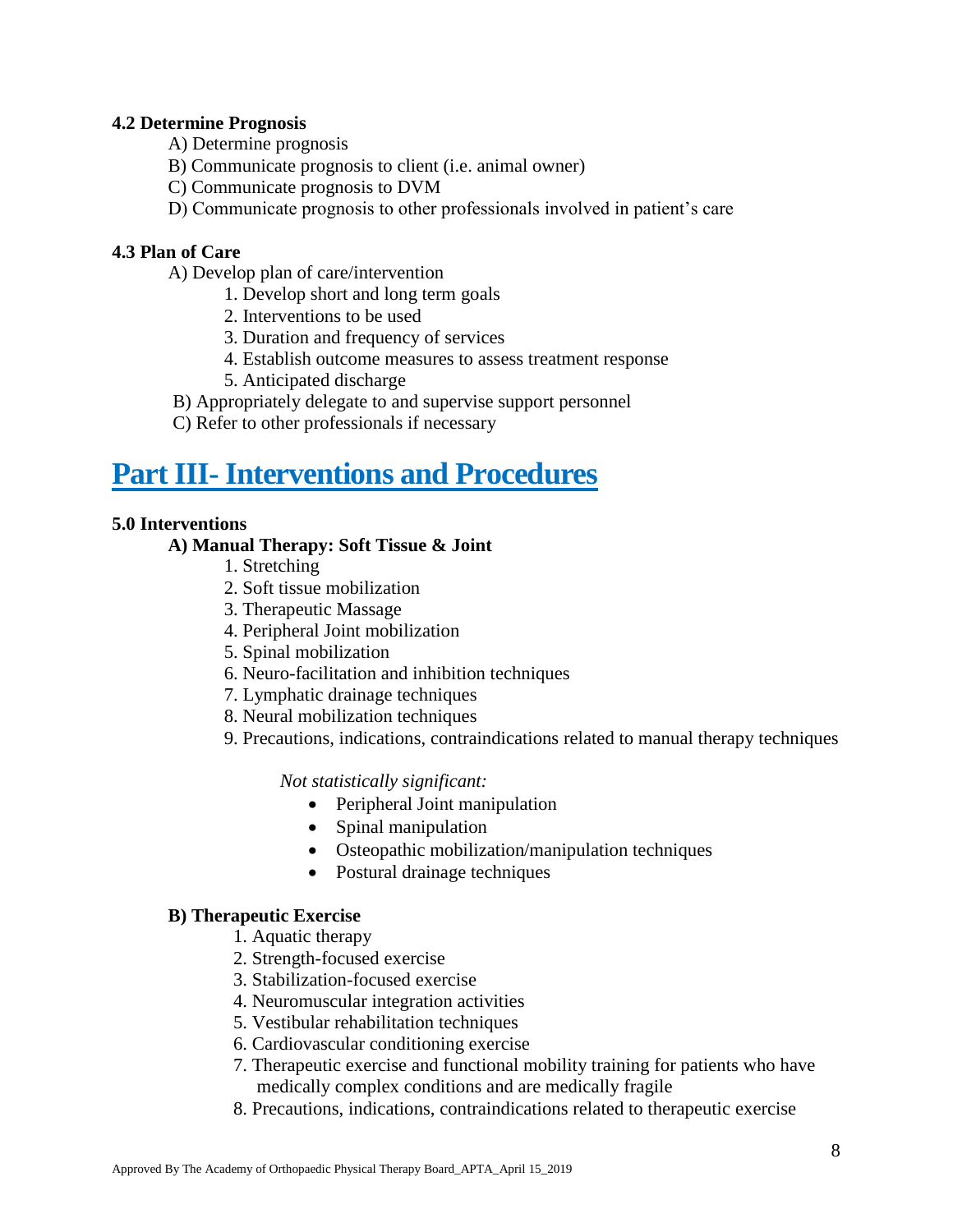#### **C) Functional mobility training**

- 1. Guided movement re-education
- 2. Positioning of recumbent patients
- 3. Gait training for functional mobility/activity
- 4. Training and education for required job related activities
- 5. Training and education for sport-specific skills, behaviors, and body mechanics
- 6. Precautions, indications, contraindications related to functional mobility training

#### **D) Assistive device prescription/fabrication/fitting/education**

- 1. Sling prescription
- 2. Sling fitting/modification/instruction
- 3. Cart prescription
- 4. Cart fitting/modification/instruction in use
- 5. LTT splint fitting/instruction in use
- 6. HTT orthotic fitting/instruction in use
- 7. Prosthetic fitting/instruction in use
- 8. Taping techniques
- 9. Bandaging techniques
- 10. Precautions, indications, contraindications related to assistive devices

#### *Not statistically significant:*

- Sling fabrication
- Cart fabrication
- Low temperature thermoplastic (LTT) splint prescription
- LTT splint fabrication
- High temperature thermoplastic HTT orthotic prescription
- HTT orthotic fabrication
- HTT orthotic fitting/instruction in use
- Prosthetic prescription
- Prosthetic fabrication
- Taping techniques

#### **E) Physical Agents/Modalities**

- 1. Application of heat
- 2. Application of cold
- 3. Application of light therapy (LED, SLD, MIRE, LASER)
- 4. Application of electrical modalities (TENS, NMES, IFC, iontophoresis)
- 5. Application of hydrotherapy techniques
- 6. Precautions, indications, contraindications related to physical agents/modalities

#### *Not statistically significant:*

- Application of therapeutic ultrasound
- Application of extracorporeal shockwave
- Application of magnetic/electromagnetic modalities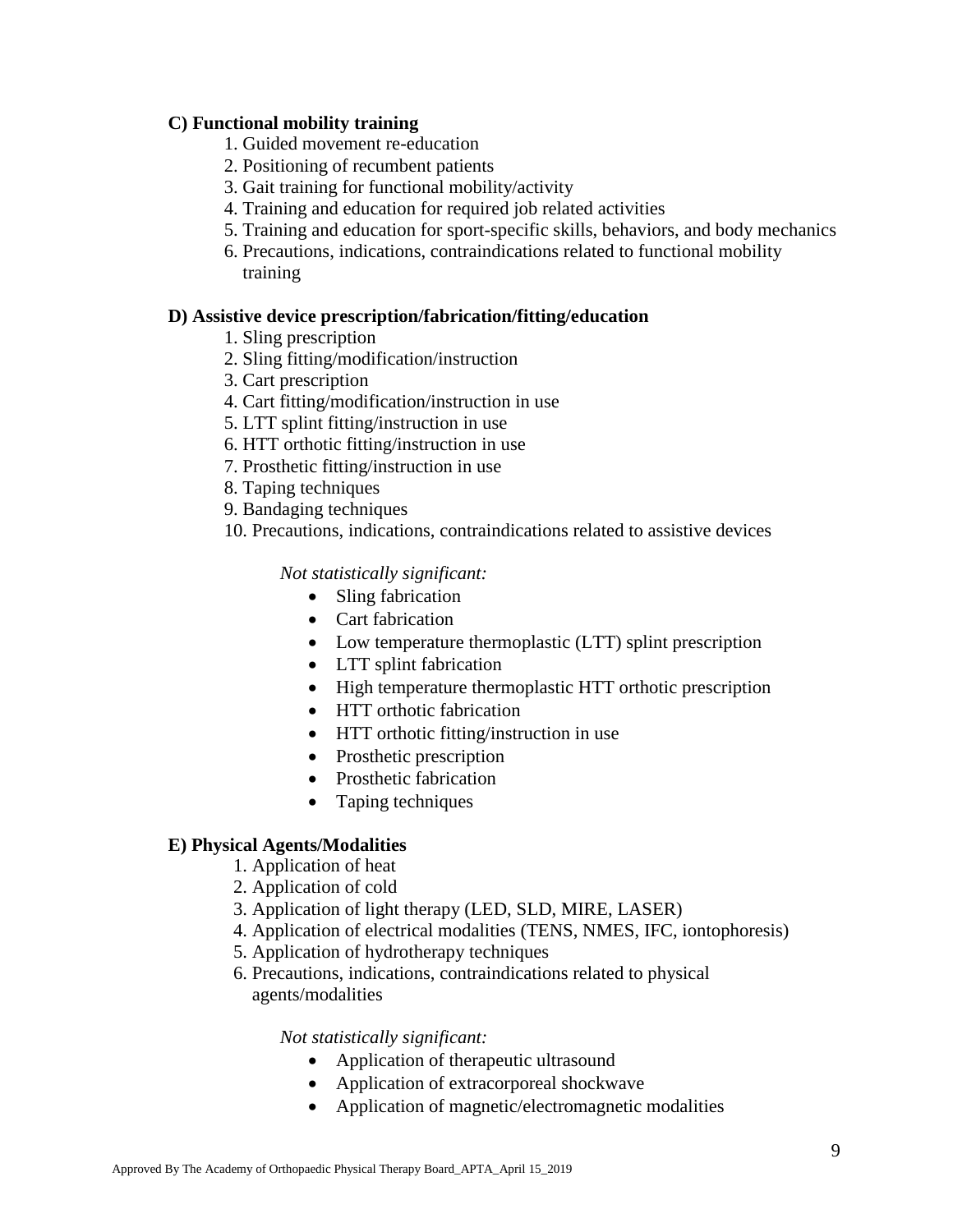#### **F) Wound management**

- 1. Integumentary protective techniques
- 2. Bandaging
- 3. Precautions, indications, contraindications related to wound management

#### *Not statistically significant:*

- Debridement
- Pulsed lavage
- Suture/staple removal

#### **G) Client education (i.e. animal owner)**

- 1. Home exercise program development/progression/prescription/instruction
- 2. Body mechanics instruction
- 3. Home modification instruction
- 4. Job/sport/activity modification instruction
- 5. Equipment (assistive device, orthotic, prosthetic instruction)

#### **H) Documentation**

- 1. Objectively document all interventions and progress towards goals utilizing Established tests and measures throughout plan of care
- 2. Provide timely and accurate documentation, including communications with primary veterinarian

#### **I) Discharge Planning**

- 1. Plan discharge
- 2. Perform discharge
- 3. Review discharge instructions with client (i.e. animal owner), DVM, and other professionals involved in patient/client care

# **Part IV- Equine Specific Competencies**

#### **6.0 Horse & Rider Assessment**

- A) Musculoskeletal examination of rider (without horse)
- B) Gait evaluation of the horse (without rider in saddle)

*Not statistically significant:* 

- Musculoskeletal examination of the horse (without human)
	- $\triangleright$  This item on the PA survey was marked high by 66% of respondents under the ratings of *importance and criticality* therefore it did not achieve statistical significance of 75%. It was not delineated on the survey if a musculoskeletal examination of a horse was intended to be performed by a physical therapist separately from a veterinarian.
- Rider/horse evaluation static and dynamic interactions (human in saddle)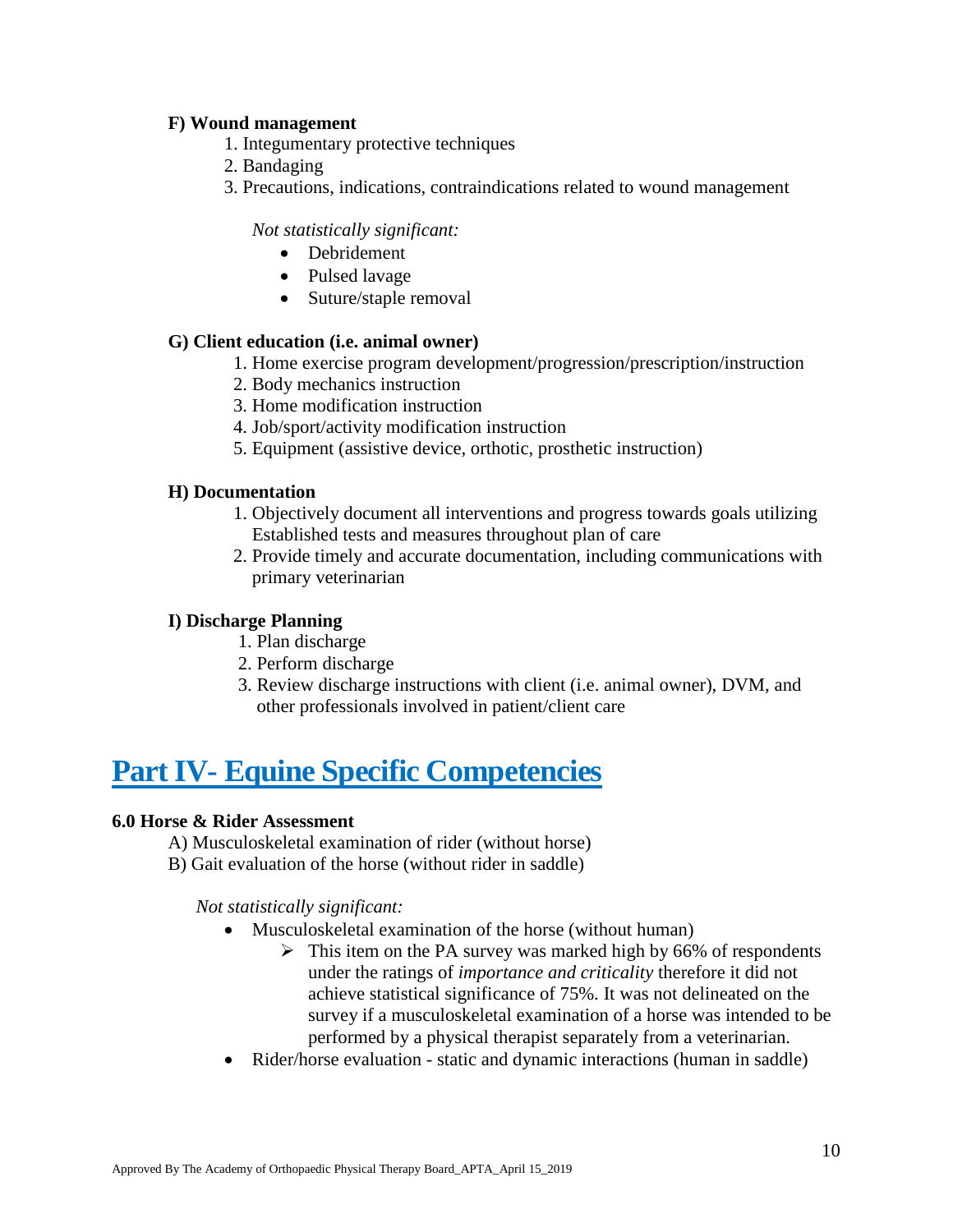#### **6.1 Equine Sport-Specific Equipment**

- A) Bridle fit/function
- B) Saddle and pad fit
- C) Cart fit
- D) Shoeing & Assessment of farrier work including hoof balance

#### **6.2 Systems Review**

A) Vital signs (Temperature, Pulse, Respiration)

#### **6.3 Perform Examination of**

- A) Farrier: shoe fit/function, trim or hooves
- B) Lameness scales/scores
- C) Pain scale/assessment

*Not statistically significant:* 

- Rider/ Equestrian (Static & dynamic assessment of human on & off horse)
- Assistive device, orthotic, or prosthetic
- Discipline-specific equipment (saddle, bridle, cart, harness)
- Prescription to farrier for therapeutic shoeing (consult with vet)
- Fitting of the rapeutic shoes

# **Part V- Clinical Reasoning**

#### **7.0 Clinical Reasoning**

- A) Demonstrate clinical decision making skills, including clinical reasoning, clinical judgment, and reflective practice
- B) Apply evidence based research to interventions for animal rehab
- C) Use existing, well researched, guidelines or protocols established for animal rehab
- D) Recognize and respond to potentially life-threatening changes in physiological state
- E) Use outcomes data to modify future practice regarding delivery of care to animals with complex rehabilitation needs

## **Part VI- Professionalism**

#### **8.1 Participate in Animal Rehabilitation Professional Development**

- A) Participate in support staff education (prevention of decubitus ulcers, prevention of staff injury (body mechanics), proper PROM/heat technique)
- B) Actively contribute as a member of physical therapy professional organization (attend conferences)
- C) Maintain membership in professional organizations (national, international, physical therapy, animal rehabilitation)
- D) Participate as a clinical instructor in PT/PTA student clinical education
- E) Provide mentorship/internship opportunities to licensed physical therapists
- F) Provide mentorship/internship opportunities to licensed veterinarians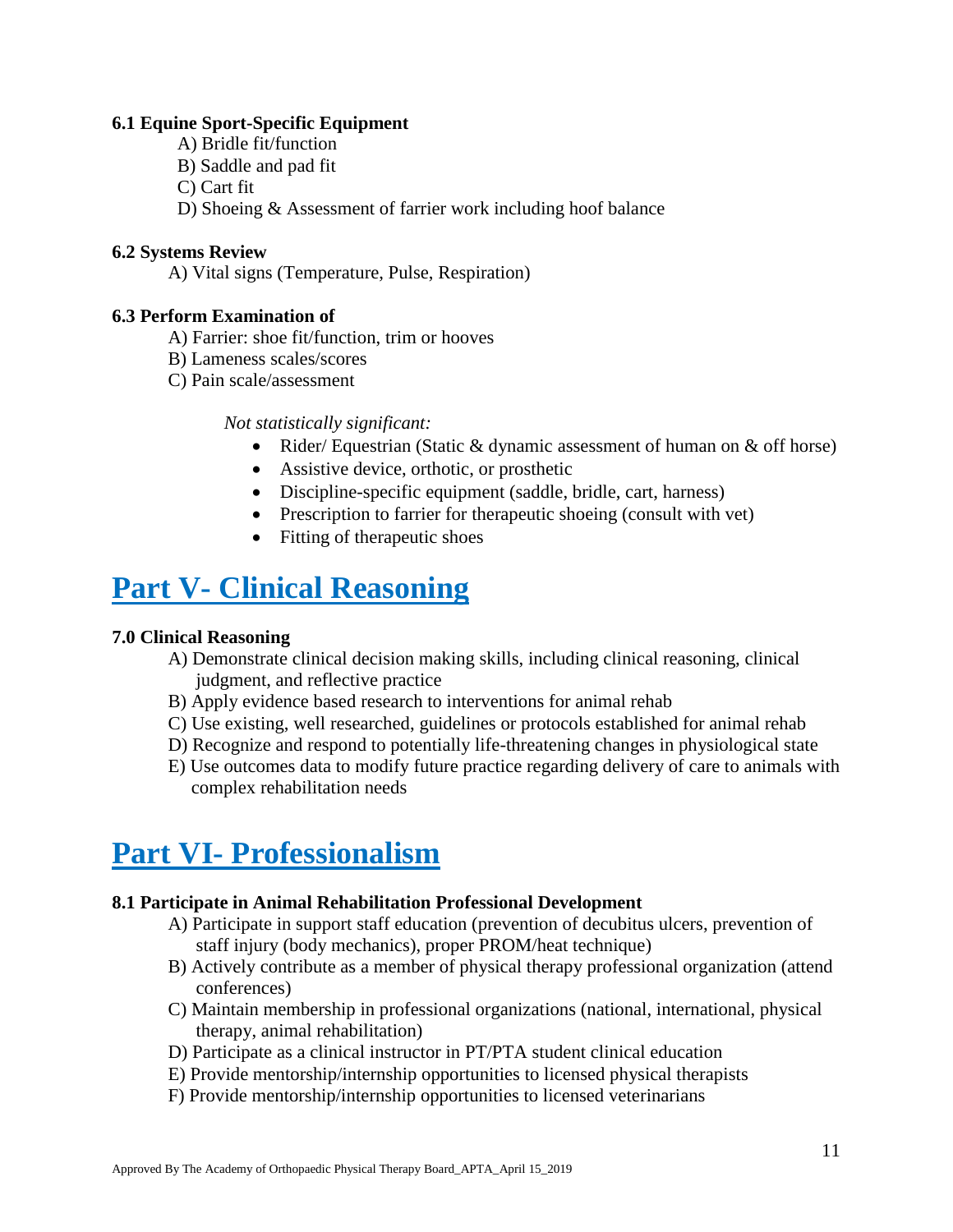- G) Provide mentorship/internship opportunities to licensed/certified Vet Techs
- H) Participate in continuing education coursework for human related rehab
- I) Participate in continuing education coursework for animal related rehab
- J) Remain current with human and animal PT related research
- K) Use evidence based medicine in clinical practice

#### *Not statistically significant:*

- Teach animal-related continuing education
- Pursue dual-certification such as DVM
- Pursue dual-certification such as LVT/RVT/CVT
- Participate in research pertaining to animal rehab

#### **8.2 Public and Community Education**

- A) Participate in lectures, in-services, health fairs, dog walks, fundraising events
- B) Provide professional education or service at animal athletic events
- D) Contribute to community education by writing articles or offering interviews regarding animal rehabilitation for media (newspapers, public interest magazines, radio, television)

*Not statistically significant:* 

 Provide professional education or service during conformational events (e.g. competitive dog shows)

#### **8.3 Ethical and Legal Considerations**

- A) Consult and collaborate with DVM
- B) Referral by DVM
- C) Referral to other professionals (e.g. certified prosthetist/orthotist, acupuncturist, massage therapist, chiropractor, farriers)
- D) Effectively communicate and collaborative with other professionals as appropriate
- E) Effectively document
	- 1) Develop progress reports and summaries
	- 2) Maintain quality control initiative plan (CQI)
	- 3) Keep written documentation of every patient visit
- F) Critique peer reviewed literature pertinent to animal rehabilitation
- G) Maintain responsibility for supervision of animal rehab services delegated to support personnel (PTA, RVT)
- H) Maintain commitment to appropriate billing practices
- I) Maintain appropriate insurance (e.g. liability/malpractice)
- J) Commitment to appropriate use of services (avoiding abuse)
- K) Compliant with PT Practice Act
- L) Compliant with Veterinary Practice Act
- M) Maintain PT licensure

*Not statistically significant:* 

- Supervision by DVM
- Veterinarian owned physical therapy service relationships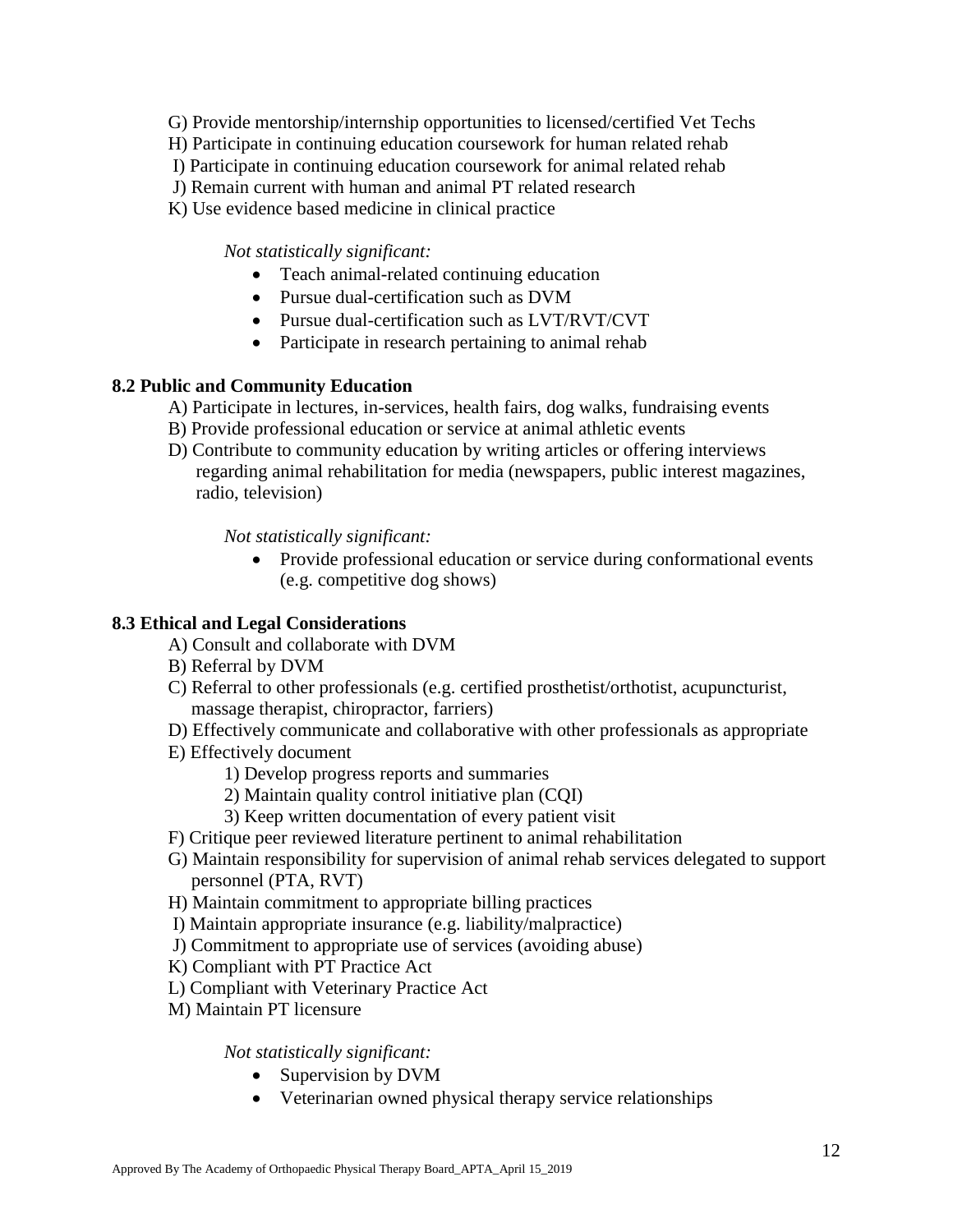#### **8.4 Leadership & Advocacy**

- A) Serve as a model for prioritization in patient examination and intervention
- B) Serve as a model for professionalism and maturity in decision making and interpersonal interactions
- C) Identify multiple strategies to resolve a problem
- D) Facilitate conflict resolution by guiding others in identifying appropriate strategies
- E) Use evidence-based practice to shape system policies and procedures and select the most effective methods to build consensus
- F) Participate in community-based activities beyond the immediate scope of responsibilities in order to expand, improve, or define practice or awareness related to animal rehabilitation
- G) Education: clinical and didactic student education
- H) Advocate for patients with health care needs as part of the health care team to ensure that patients receive appropriate care and follow-up
- I) Disseminate information on the practice of animal rehab including such things as general publications, newspaper articles, magazine, and other presentations to the public

#### **8.5 Professional Development**

- A) Formulate a personal plan for continuing professional development in acute care physical therapy
- B) Maintain current knowledge and skill in acute care physical therapy by participating in continuing professional development (e.g., residency or fellowship education, continuing education seminars, self-study, journal clubs)
- C) Remain current with national and international developments related to animal rehab practice guidelines

#### **8.6 Social Responsibilities**

- A) Provide physical therapy services to underserved and underrepresented populations, including pro bono work
- B) Negotiate barriers to interventions with clients, including cognition, literacy, language, emotional state, socioeconomic status, geographic distance from rehab facility, and scarcity of monetary resources, resulting in improved or optimized adherence

#### **8.7 Evidence-Based Practice**

- A) Critically evaluate evolving information associated with the management of patients with medically complex conditions, including techniques and technology, legislation, policy, and environments related to patient care
- B) Use outcomes data to modify future practice regarding delivery of care to patients with complex medical and rehabilitative needs

#### **8.8 Ethics, Legalities, and Business of Animal Rehab**

- A) Recognize and apply appropriate fee structure for animal rehab
- B) Understand fair and legal billing practices
- C) Maintain knowledge of pricing differentials for various rehabilitation and mobility equipment to assist client decision making